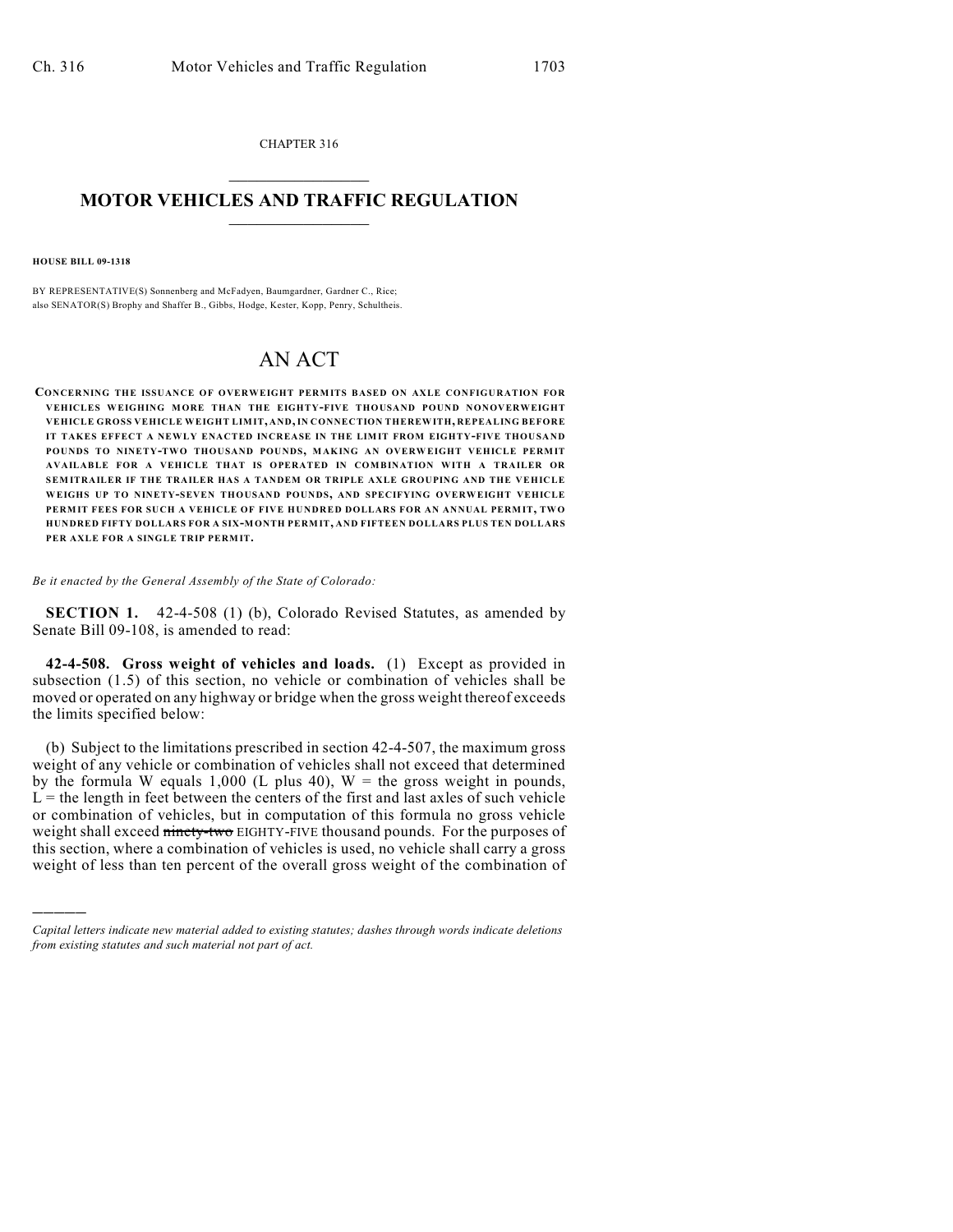vehicles; except that these limitations shall not apply to specialized trailers of fixed public utilities whose axles may carry less than ten percent of the weight of the combination. The limitations provided in this section shall be strictly construed and enforced.

**SECTION 2.** 42-4-510 (1) (b) (II) (B) and (5), as amended by Senate Bill 09-108, the introductory portion to 42-4-510 (11) (a) (VI), 42-4-510 (11) (a) (VI) (B), as amended by Senate Bill 09-108, and 42-4-510 (11) (a) (VI) (D), as enacted by Senate Bill 09-108, Colorado Revised Statutes, are amended, and the said 42-4-510 (11) (a) is further amended BY THE ADDITION OF A NEW SUBPARAGRAPH, to read:

**42-4-510. Permits for excess size and weight and for manufactured homes - rules.** (1) (b) (II) An overweight permit issued pursuant to this section shall be available for overweight divisible loads if:

(B) The vehicle has a tandem axle grouping on the power unit and the trailer IS OPERATED IN COMBINATION WITH A TRAILER OR SEMITRAILER, WHICH IS COMMONLY REFERRED TO AS A TRACTOR-TRAILER, THE TRAILER HAS A TANDEM OR TRIPLE AXLE GROUPING, and the maximum gross weight of the vehicle does not exceed ninety-two NINETY-SEVEN thousand pounds; and

(5) The department of transportation, the motor carrier services division of the department of revenue, or the Colorado state patrol shall, unless such action will jeopardize distribution of federal highway funds to the state, authorize the operation or movement of a vehicle or combination of vehicles on the interstate highway system of Colorado at a maximum weight of ninety-two EIGHTY-FIVE thousand pounds.

(11) (a) The department of transportation, the motor carrier services division of the department of revenue, or the Colorado state patrol may charge permit applicants permit fees as follows:

(VI) For overweight permits for VEHICLES THAT HAVE A QUAD AXLE GROUPING FOR divisible vehicles or loads exceeding legal weight limits issued pursuant to subparagraph (II) of paragraph (b) of subsection (1) of this section:

(B) Single trip permit, for a vehicle that has a quad axle grouping, thirty dollars plus ten dollars per axle;

(D) Single trip permit for a vehicle that has a tandem axle grouping on the power unit and the trailer, fifteen dollars plus ten dollars per axle;

(VII) FOR OVERWEIGHT PERMITS FOR VEHICLE COMBINATIONS WITH A TANDEM OR TRIPLE AXLE GROUPING FOR DIVISIBLE VEHICLES OR LOADS EXCEEDING LEGAL WEIGHT LIMITS ESTABLISHED PURSUANT TO SUB-SUBPARAGRAPH (B) OF SUBPARAGRAPH (II) OF PARAGRAPH (b) OF SUBSECTION (1) OF THIS SECTION:

(A) ANNUAL PERMIT, FIVE HUNDRED DOLLARS;

(B) SIX-MONTH PERMIT, TWO HUNDRED FIFTY DOLLARS; AND